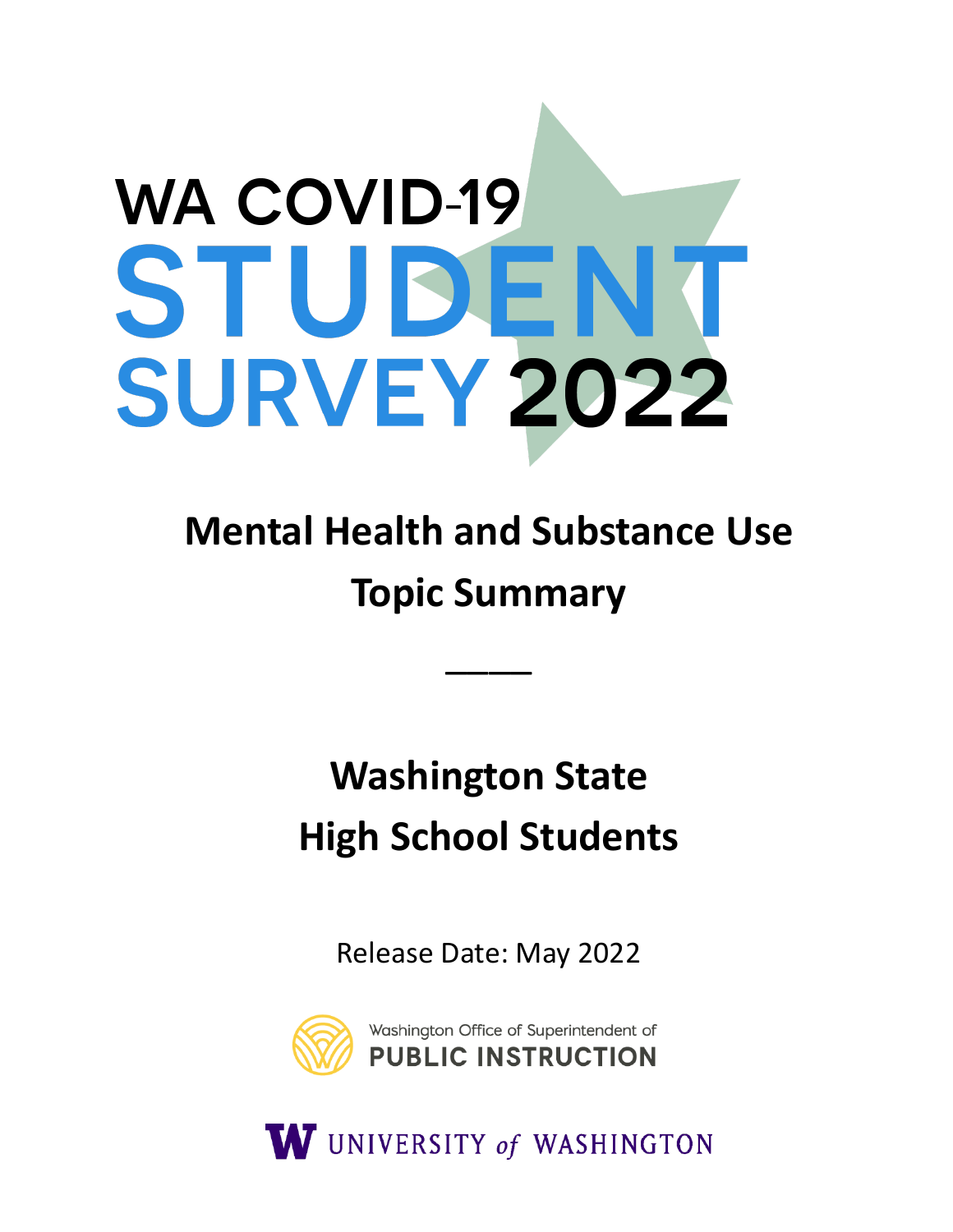

## Mental Health and Substance Use: High School Students

## **Brief Overview of the COVID-19 Student Survey**:

In February 2022, nearly 13,000 high school students grades 9-12 completed an online survey to assess behaviors and attitudes across a number of health domains relevant to the COVID-19 pandemic. For more information about the survey or to view other reports, please visit:

#### <https://www.k12.wa.us/student-success/health-safety/covid-19-student-survey>

The purpose of this document is to describe mental health and substance use during the COVID-19 pandemic within subpopulations of the high school sample to assess whether certain students have been affected differently than others. Specifically, this report will look at feelings and behaviors by self identified ethnicity, race, gender identity, sexual orientation, disability status, migratory working family status, and financial distress.

## **Background on Mental Health and Substance Use**

- Mental health in adolescents is crucial and mental health challenges have profound implications for subsequent development (Kieling et al., 2011).
- Adolescence is a critical developmental period for shaping mental health as roughly half of mental health disorders develop before age 14 (Kessler et al., 2005).
- Adolescents who experience more COVID-19-related worries, more learning difficulties, and more conflict with parents/family may be at greater risk for mental health concerns (Magson et al., 2021).
- During the COVID-19 pandemic, social interactions and other factors related to substance use behaviors may have changed. Understanding patterns of substance use among adolescents is important for promoting physical and mental health and wellbeing.

## **What Does the High School Sample Look Like?**

Survey participation was voluntary at both the school and student level. Therefore, **this is a convenience sample and is not intended to be generalized to the state population**. It is important to be thoughtful in how you interpret and use these results. When framing the findings, you might consider using language such as "Among participating students…" or "Of students who took the 2022 COVID-19 Student Survey…".

The proportion of participating students within each demographic category are described in the table below.

*Note: Students who reported "I do not know what this question is asking" or "I prefer not to answer" were not included in the analyses described in this document.* 

| Sample Size and Proportion of High School Participants by Demographic Group |                       |                                |              |         |              |                 |  |                           |                           |                          |                           |                           |                           |  |
|-----------------------------------------------------------------------------|-----------------------|--------------------------------|--------------|---------|--------------|-----------------|--|---------------------------|---------------------------|--------------------------|---------------------------|---------------------------|---------------------------|--|
| Race                                                                        |                       |                                |              |         |              |                 |  | <b>Hispanic</b>           |                           | <b>Disability Status</b> |                           | <b>Migratory Status</b>   |                           |  |
| <b>AIAN</b>                                                                 | <b>Asian</b>          | <b>Black</b>                   | <b>NHOPI</b> | White   | <b>Other</b> | <b>Multiple</b> |  | <u>Yes</u>                | $\underline{\mathsf{No}}$ | <u>Yes</u>               | $\underline{\mathsf{No}}$ | <u>Yes</u>                | $\underline{\mathsf{No}}$ |  |
| 446                                                                         | 605                   | 392                            | 165          | 6,909   | 2,108        | 1,232           |  | 4.214                     | 8,424                     | 1,015                    | 9,439                     | 758                       | 10,557                    |  |
| (3.8%)                                                                      | $(5.1\%)$             | (3.3%)                         | $(1.4\%)$    | (58.3%) | (17.8%)      | $(10.4\%)$      |  | $(33.3\%)$ $(66.7\%)$     |                           | (9.7%)                   | (90.3%)                   | (6.7%)                    | (93.3%)                   |  |
|                                                                             |                       |                                |              |         |              |                 |  |                           |                           |                          |                           |                           |                           |  |
| <b>Gender Identity</b>                                                      |                       |                                |              |         |              |                 |  | <b>Sexual Orientation</b> |                           |                          |                           | <b>Financial Distress</b> |                           |  |
| <b>Male</b>                                                                 | Female                | <b>Transgender Questioning</b> |              | Other   |              |                 |  | Heterosexual Gay/Lesbian  | <b>Bisexual</b>           | <b>Questioning</b>       | Other                     | <u>Yes</u>                | $\underline{\mathsf{No}}$ |  |
| 5,754                                                                       | 5,390                 | 195                            | 296          | 437     |              | 8.310           |  | 462                       | 1,583                     | 479                      | 570                       | 1,076                     | 10,452                    |  |
|                                                                             | $(47.7\%)$ $(44.7\%)$ | (1.6%)                         | (2.5%)       | (3.6%)  |              | (72.9%)         |  | $(4.1\%)$                 | (13.9%)                   | (4.2%)                   | $(5.0\%)$                 | (9.3%)                    | (90.7%)                   |  |

**Key**: AIAN = American Indian and Alaska Native, NHOPI = Native Hawaiian and Other Pacific Islander. For Gender Identity and Sexual Orientation, "Other" refers to students who indicated that "Something else fits better".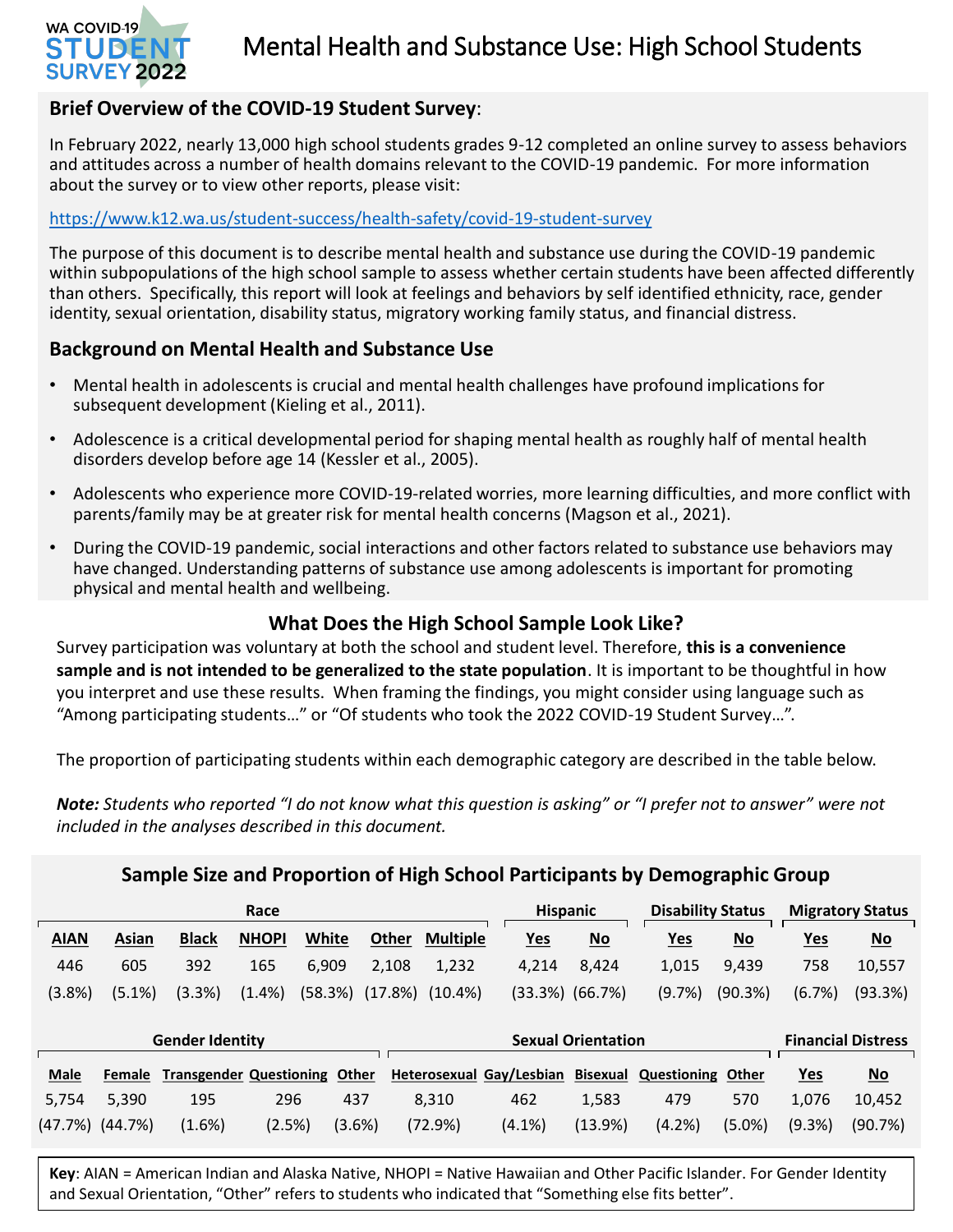

## **Survey Items to Identify Student Subgroups**

## **Ethnicity**:

Students were asked, "Are you Hispanic/Latino/Latina/Latinx?" Students who indicated "Yes" were coded as Hispanic. Students indicating "No" were not. Ethnicity was treated separately from race. That is, a student's response to this question was independent to their response for a question about race.

## **Race**:

Students were asked, "What is your race?" They were shown a list of racial groups and were instructed to select all that applied to them. Students who selected more than one racial category were included in the Multiple Race category.

## **Gender Identity**:

For gender identity, students were asked, "How do you currently identify yourself?" Students were shown a list of responses that included "I do not know what this question is asking" and "I prefer not to answer." Students who did not know what the question was asking or who preferred not to answer were not included in the analyses for these respective subgroup comparisons.

## **Sexual Orientation**:

Sexual orientation was assessed with the question, "Which of the following best describes you?" This question was followed by a list of choices that included "I do not know what this question is asking" and "I prefer not to answer." Students who did not know what the question was asking or who preferred not to answer were not included in the analyses for these respective subgroup comparisons. For the purpose of this summary, students that indicated that they identified as "Gay" or "Lesbian" were combined into one category.

LGBTQ+: In this document, we use LGBTQ+ to describe a diverse and encompassing range of minority sexualities and gender identities that include (L)esbian, (G)ay, (B)isexual, (T)ransgender, (Q)uestioning and (+) additional gender identities and sexual orientations.

## **Students Identifying as Having a Disability or Long-term Health Condition**:

Disability status was defined by whether a student responded "Yes" to the item, "Are you limited in any activities because of a disability or long-term health problem including physical health, emotional, or learning problems expected to last 6 months or longer?" Students were given the opportunity to select "I am not sure or I prefer not to answer" and these were excluded from analyses of these subgroup comparisons.

## **Students From a Migratory Working Family**:

Migratory working family status was defined by whether a student endorsed the item, "Have you or your family moved in the past 3 years to another school district or city for **temporary or seasonal** work in agriculture, dairy or fishing?"

## **Financial Distress**:

Financial distress was assessed by a student's response to a single item, "How often during the current school year did you or your family have to cut meal size or skip meals because there wasn't enough money for food?" Students that indicated that their family had to cut meal size or skip meals due to insufficient funds at any time during the past year were categorized as financially distressed.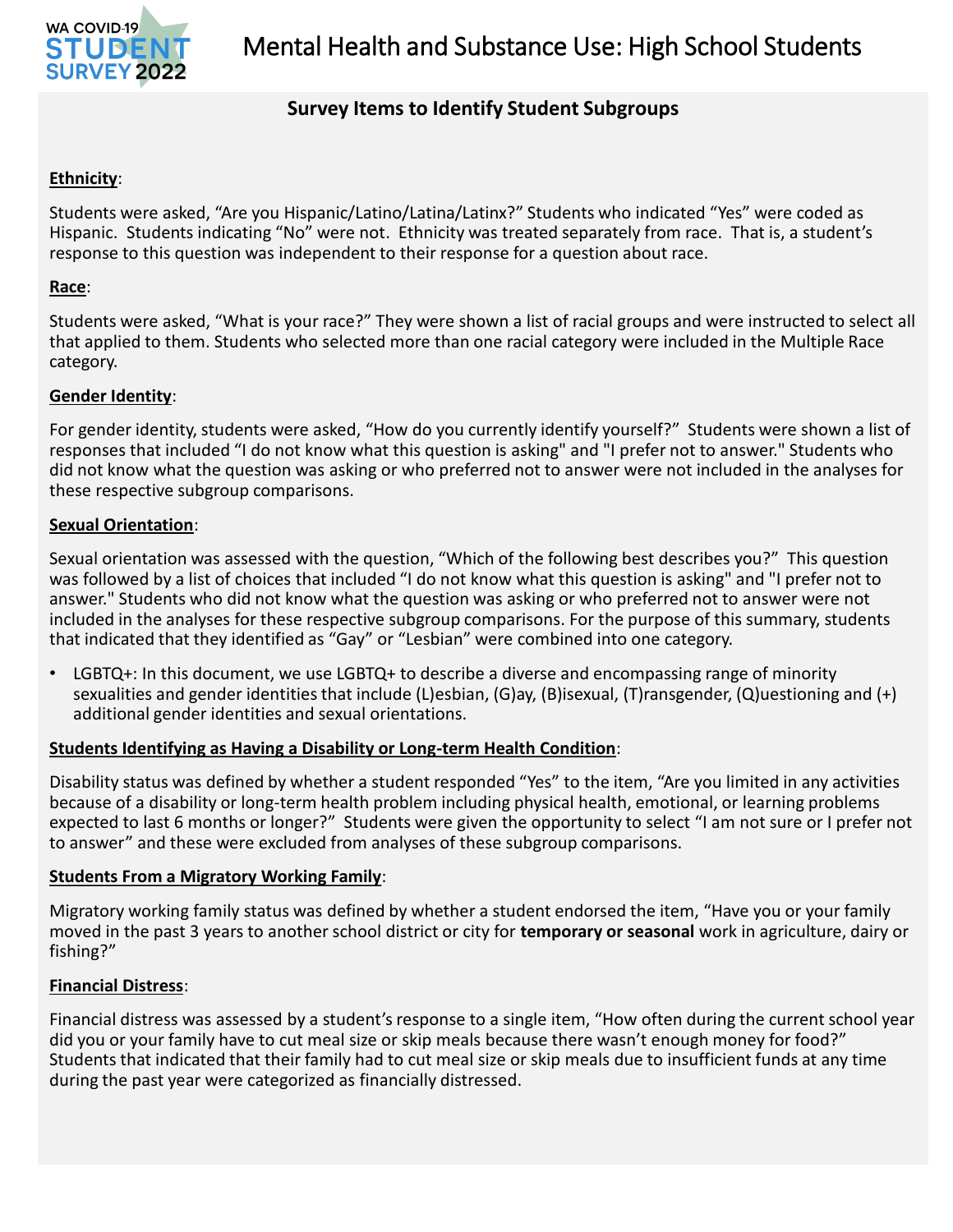

## **Key Takeaways from High School Students Who Took the Survey**

## **Mental Health**

- Extended periods of sadness and hopelessness were reported by 4 out of 10 students (39.4%).
- Nearly 1 out of 5 (18.6%) students reported having seriously considered suicide during the past year.
- Conversely, over two-thirds (67.9%) of all high school students reported having at least "moderate" hope.
- More than half (55.2%) of students reported that their stress was manageable.

## **Mental health risks were not equally distributed among all students**.

• High school students identifying as LGBTQ+, those identifying as having a disability, and those identified as financially distressed reported high levels of prolonged sadness and hopelessness, high rates of suicidal ideation, low levels of hope and were less likely to report that their stress was manageable.

## **Substance Use**

- Only 4.7% of high school students reported past year cigarette use compared to 13.6% who reported past year electronic cigarette use, 19.3% who reported past year alcohol use and 15.2% who reported past year marijuana use.
- Overall, past year substance use was more common among students who identified as LGBTQ+, those identifying as having a disability, and those identified as financially distressed.

*Note***: Students who indicated any suicidal ideation during the past year immediately received information and a list of support resources**. This information read:

Thank you for answering those questions. Please talk to someone more about your thoughts and feelings. We also suggest you do one of these things right away:

- Talk to an adult you trust in your family or community, such a parent, coach, mentor, neighbor, or faith leader.
- Talk to an adult you trust at school, such as a teacher, counselor, nurse, intervention specialist, or principal.
- Contact one or more of the places listed below for emotional support and to find out where to get help.

Washington Teen Link <https://www.teenlink.org/> 1-866-TEENLINK (833-6546)

You Are Not Alone Network (for Native youth): <http://www.youarenotalonenetwork.org/> 1-877-209-1266

National Teen Line: <https://teenlineonline.org/> 1-800-852-8336 or text TEEN to 839363 Crisis Text Line <https://www.crisistextline.org/> Text HOME to 741741

The Trevor Project (for LGBTQ youth): <https://www.thetrevorproject.org/> to text or chat 1-866-488-7386 to talk

National Suicide Prevention Lifeline: <https://suicidepreventionlifeline.org/> 1-800-273-8255 (TRS: 1-800-799-4889)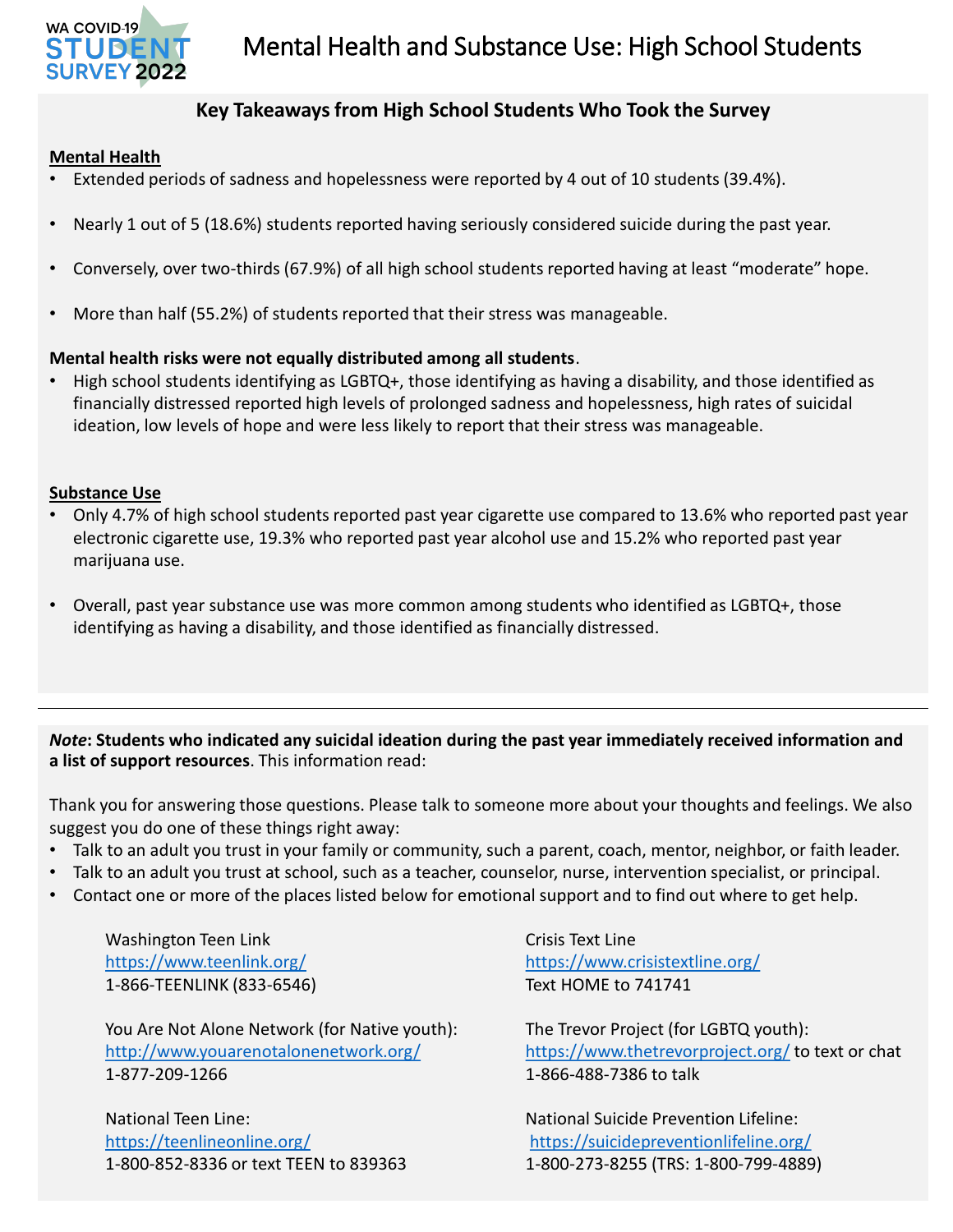## Mental Health and Substance Use: High School Students Sadness / Hopelessness

*Question: During the past 12 months, did you ever feel so sad or hopeless almost every day for two weeks or more in a row that you stopped doing some usual activities?*



## **NOTES:**

WA COVID-19 STUDEI **SURVEY 2022** 

- Higher percentages indicate more students within a group reported feelings of sadness/hopelessness.
- Prevalence estimates are displayed with 95% confidence intervals, shown with black error bars.
- Response options to this item included "Yes" and "No." Percentages shown above indicate those who selected "Yes."
- Please visit <https://www.k12.wa.us/student-success/health-safety/covid-19-student-survey> for more information about the survey or to view other reports.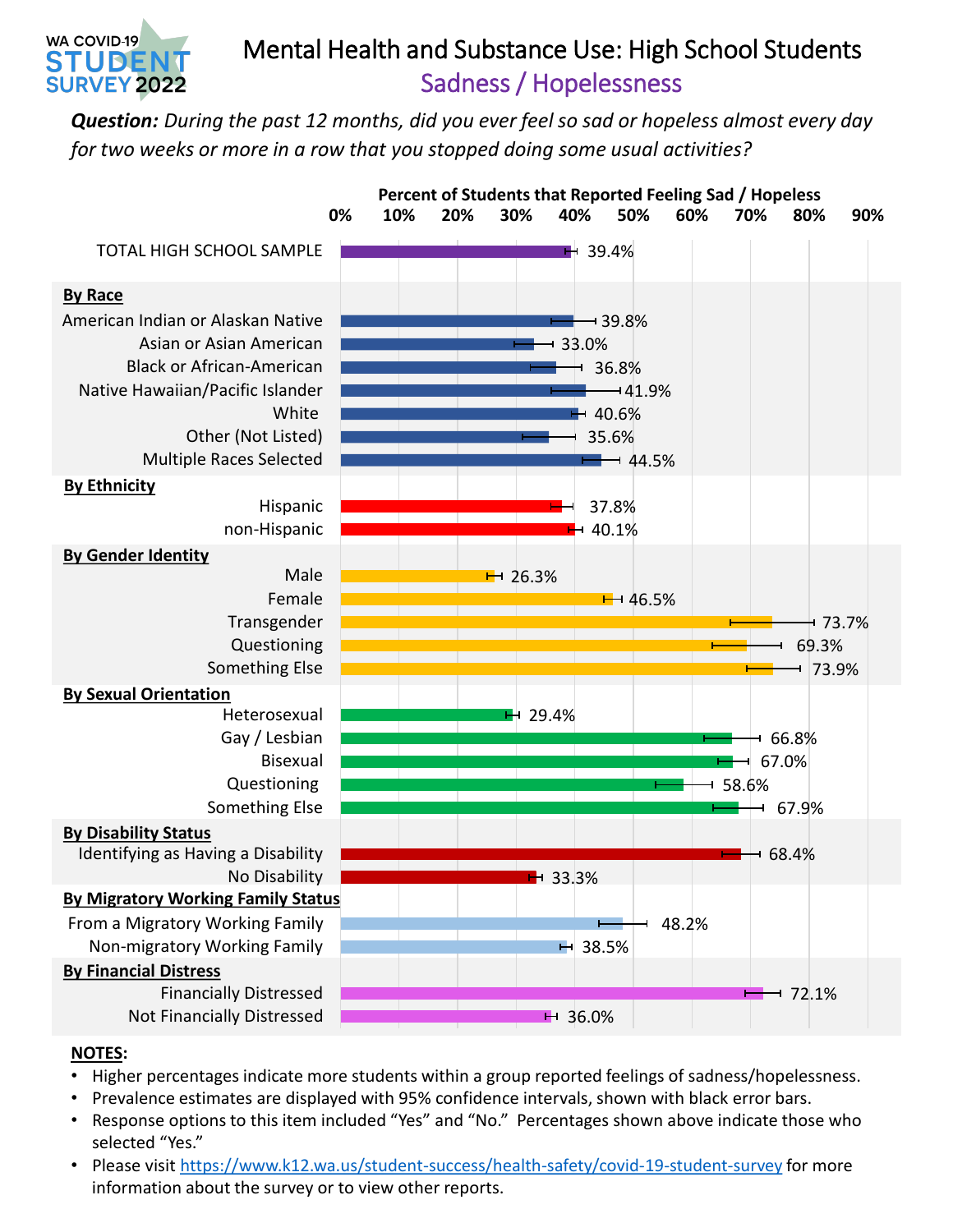

## Mental Health and Substance Use: High School Students Suicidal Ideation

*Question: During the past 12 months, did you ever seriously consider attempting suicide?*



- Higher percentages indicate more students within a group reported feeling suicidal.
- Prevalence estimates are displayed with 95% confidence intervals, shown with black error bars.
- Response options to this item included "Yes" and "No." Percentages shown above indicate those who selected "Yes."
- Please visit <https://www.k12.wa.us/student-success/health-safety/covid-19-student-survey> for more information about the survey or to view other reports.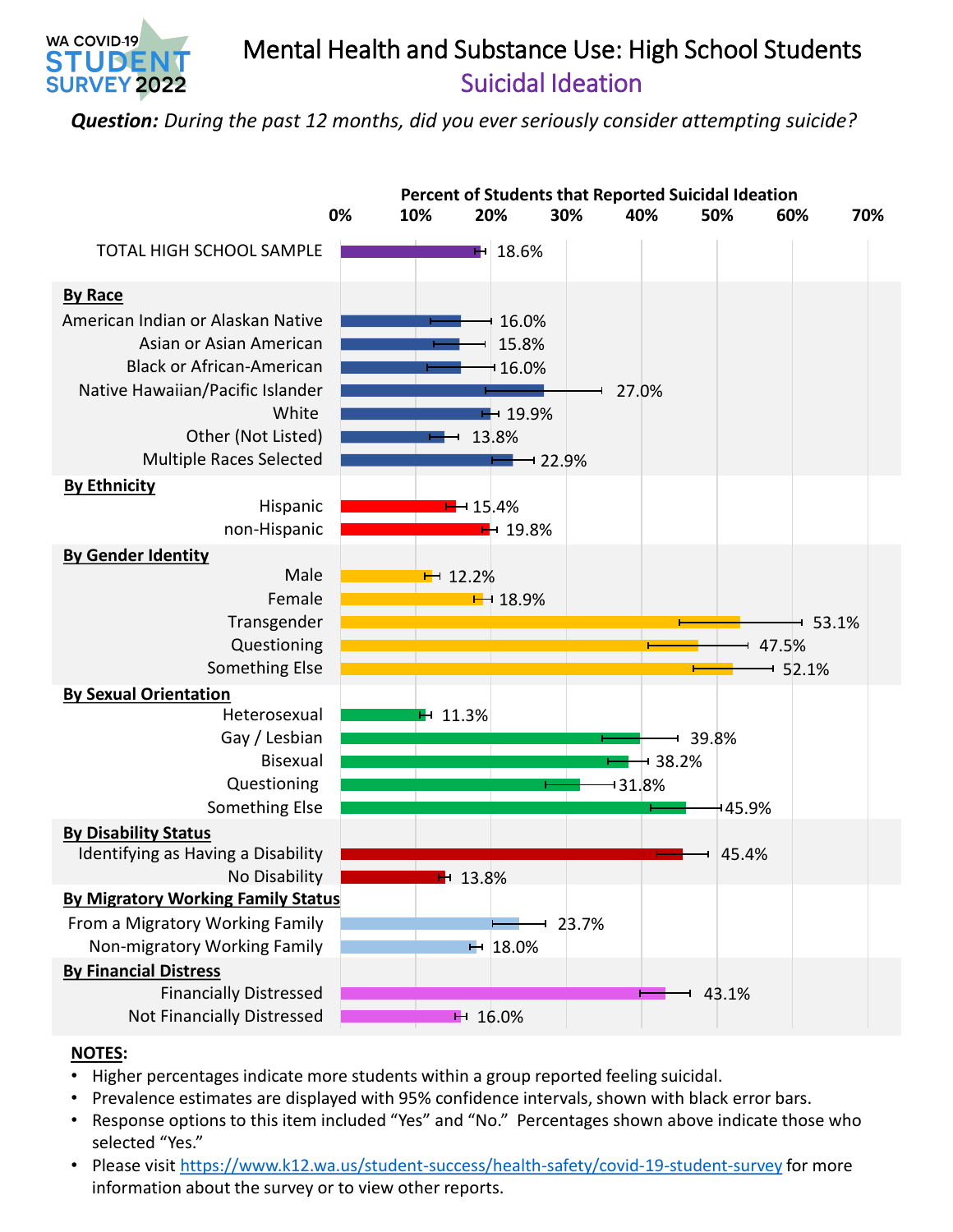

## Hope Scores Mental Health and Substance Use: High School Students

*Scale: Hope scores based upon an abbreviated 4-item Children's Hope Scale.*



- Higher percentages indicate more students within a group reported moderate to high hope.
- Prevalence estimates are displayed with 95% confidence intervals, shown with black error bars.
- Hope scale items derived from a measure created by Snyder (1997). Additional information on this scale can be found in the 2022 state reports.
- Please visit <https://www.k12.wa.us/student-success/health-safety/covid-19-student-survey> for more information about the survey or to view other reports.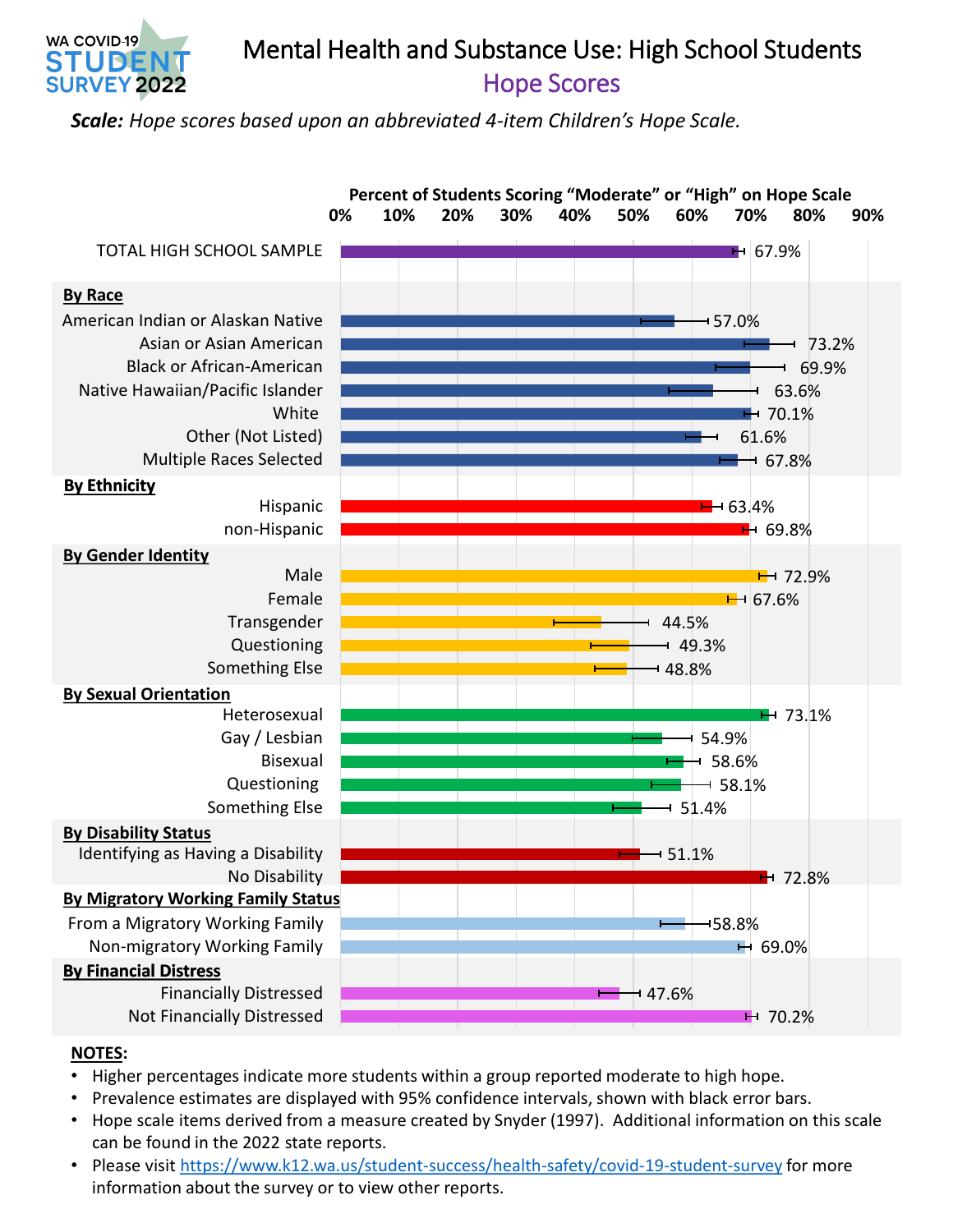

## Stress Management Mental Health and Substance Use: High School Students

*Item: My stress level is manageable most days.*



- Higher percentages indicate more students within a group reported feelings stress manageable most days.
- Prevalence estimates are displayed with 95% confidence intervals, shown with black error bars.
- Response options to this item ranged from "Strongly agree" to "Strongly disagree." Percentages shown above indicate those who selected "Strongly agree" or "Agree."
- Please visit <https://www.k12.wa.us/student-success/health-safety/covid-19-student-survey> for more information about the survey or to view other reports.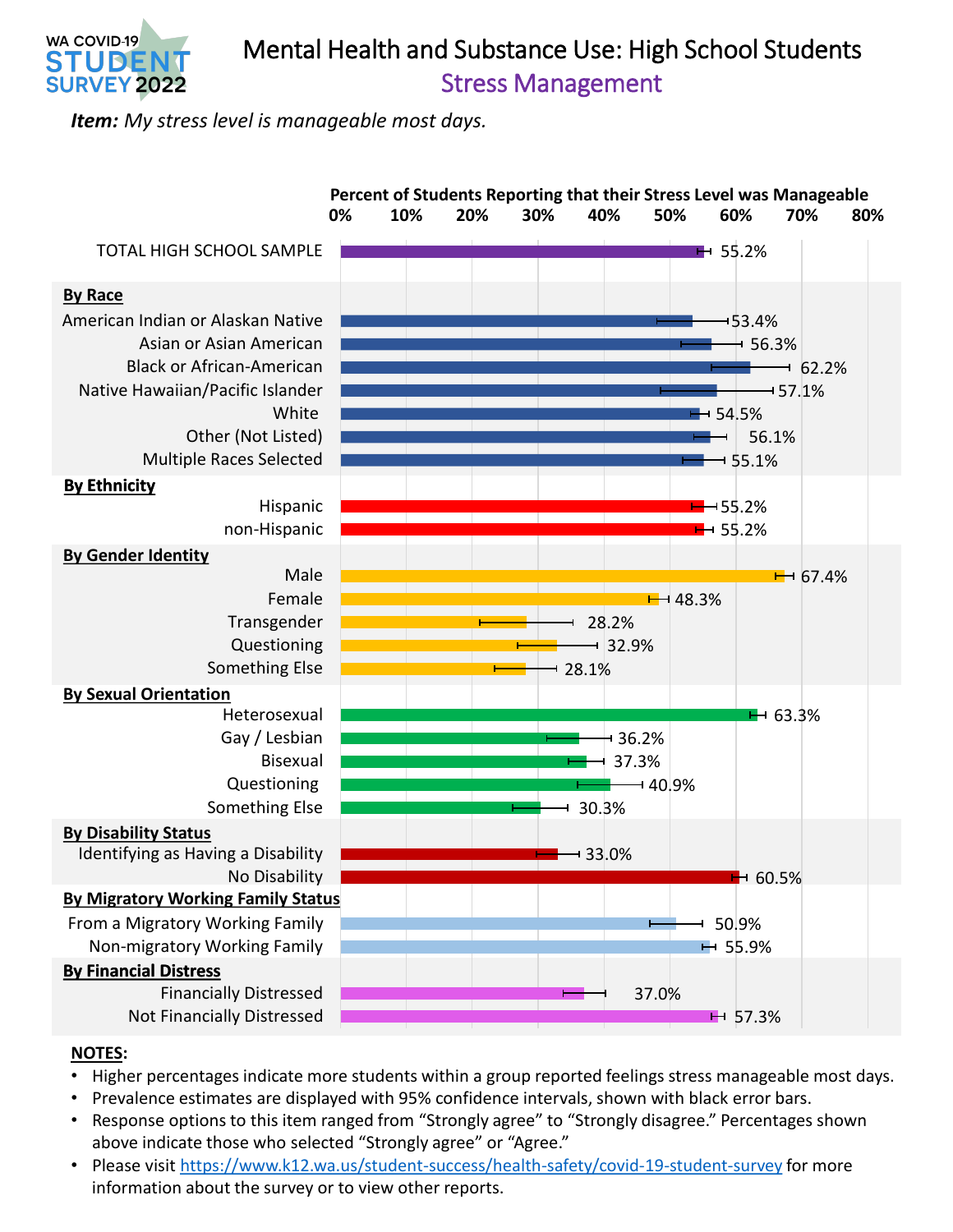

## Substance Use - Cigarettes Mental Health and Substance Use: High School Students

*Question: During the past year did you smoke cigarettes?*



- Higher percentages indicate more students within a group reported using cigarettes during past year.
- Prevalence estimates are displayed with 95% confidence intervals, shown with black error bars.
- Response options to this item included "Yes" and "No." Percentages shown above indicate those who selected "Yes."
- Please visit <https://www.k12.wa.us/student-success/health-safety/covid-19-student-survey> for more information about the survey or to view other reports.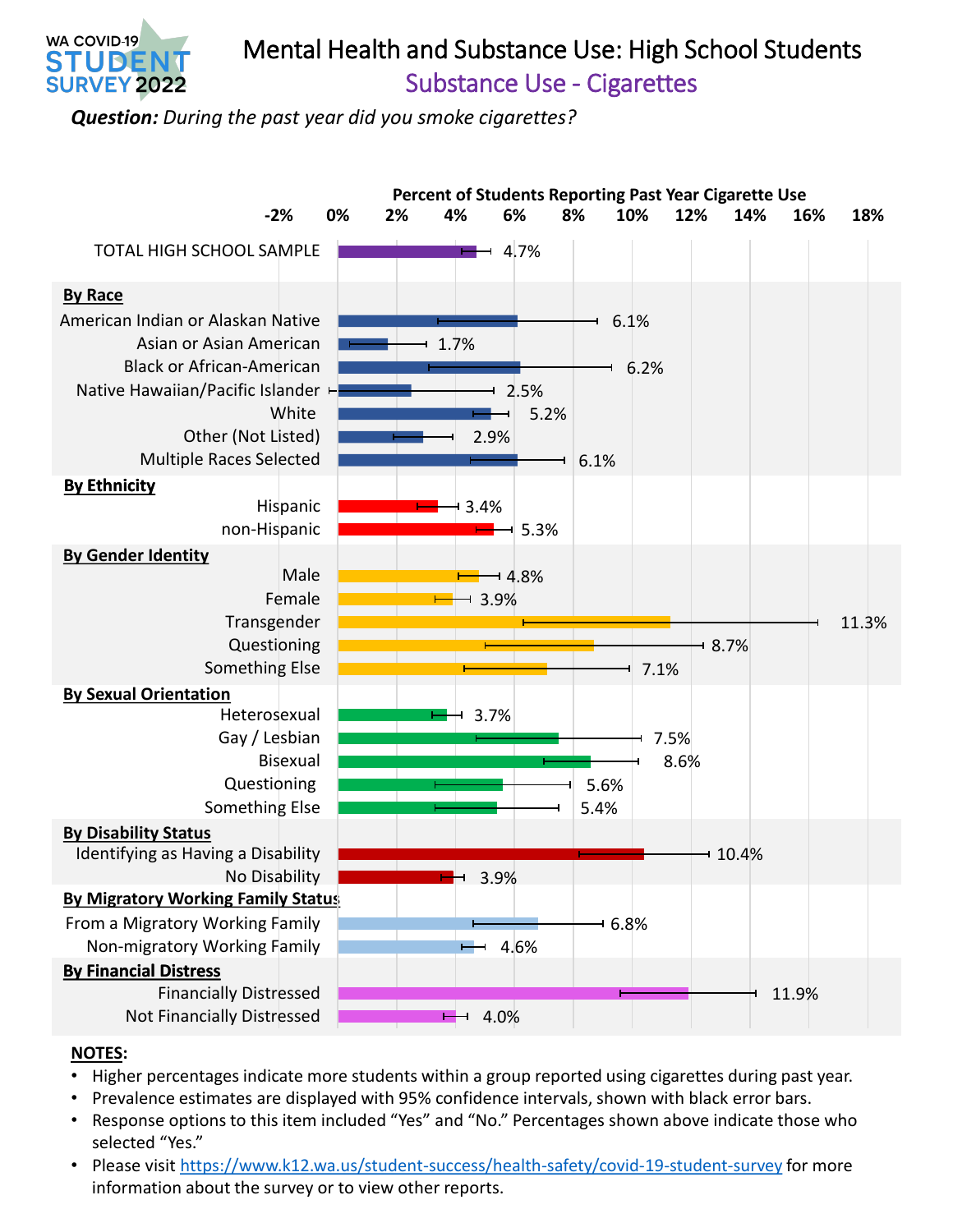

## Substance Use – Electronic Cigarettes Mental Health and Substance Use: High School Students

*Question: During the past year did you use an electronic cigarette, also called e-cigs, JUUL, or vape pens?*



- Higher percentages indicate more students within a group reported using e-cigarettes during past year.
- Prevalence estimates are displayed with 95% confidence intervals, shown with black error bars.
- Response options to this item included "Yes" and "No." Percentages shown above indicate those who selected "Yes."
- Please visit <https://www.k12.wa.us/student-success/health-safety/covid-19-student-survey> for more information about the survey or to view other reports.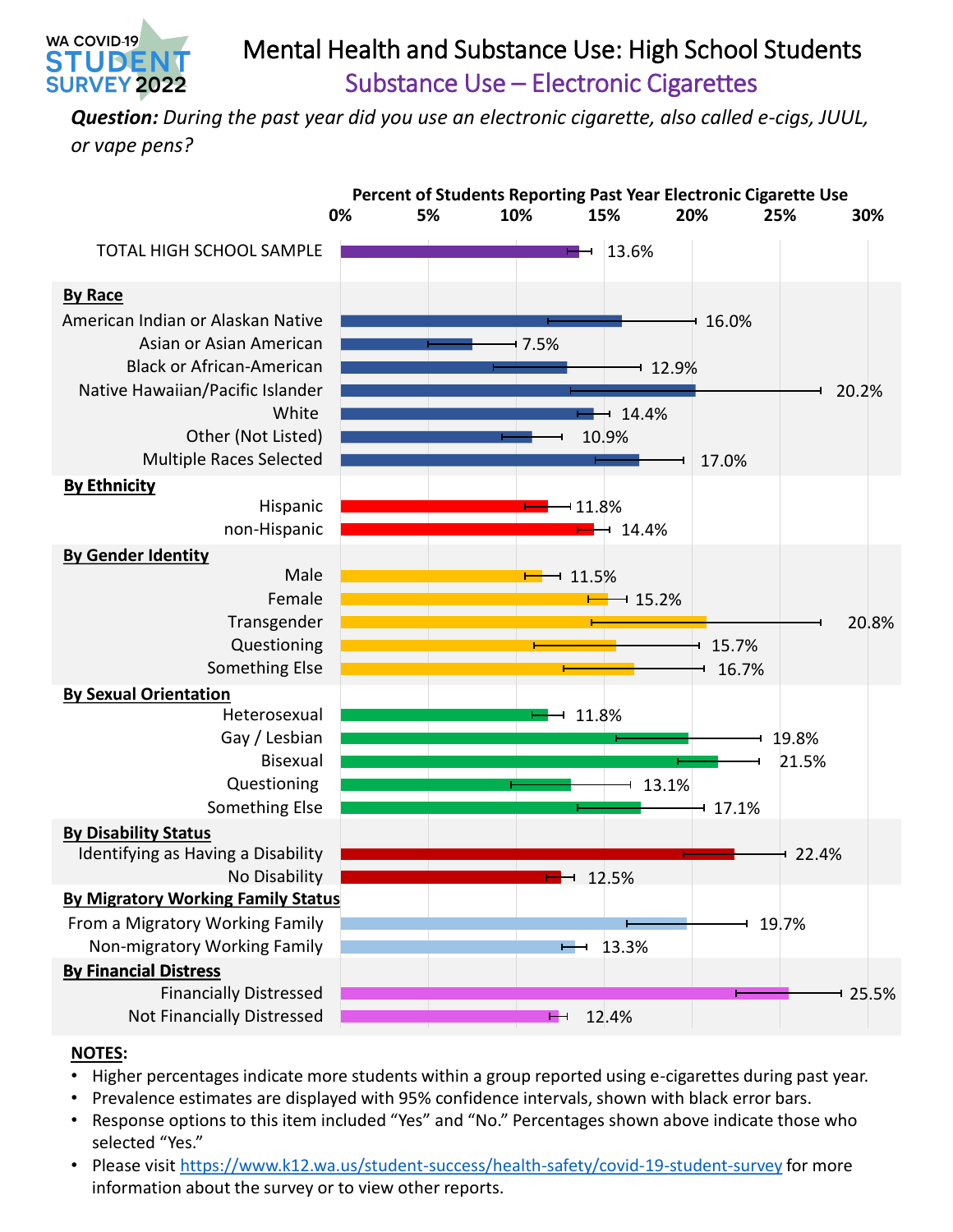

## Substance Use – Alcohol Mental Health and Substance Use: High School Students

*Question: During the past year did you drink a glass, can, or bottle of alcohol?*



- Higher percentages indicate more students within a group reported using alcohol during past year.
- Prevalence estimates are displayed with 95% confidence intervals, shown with black error bars.
- Response options to this item included "Yes" and "No." Percentages shown above indicate those who selected "Yes."
- Please visit <https://www.k12.wa.us/student-success/health-safety/covid-19-student-survey> for more information about the survey or to view other reports.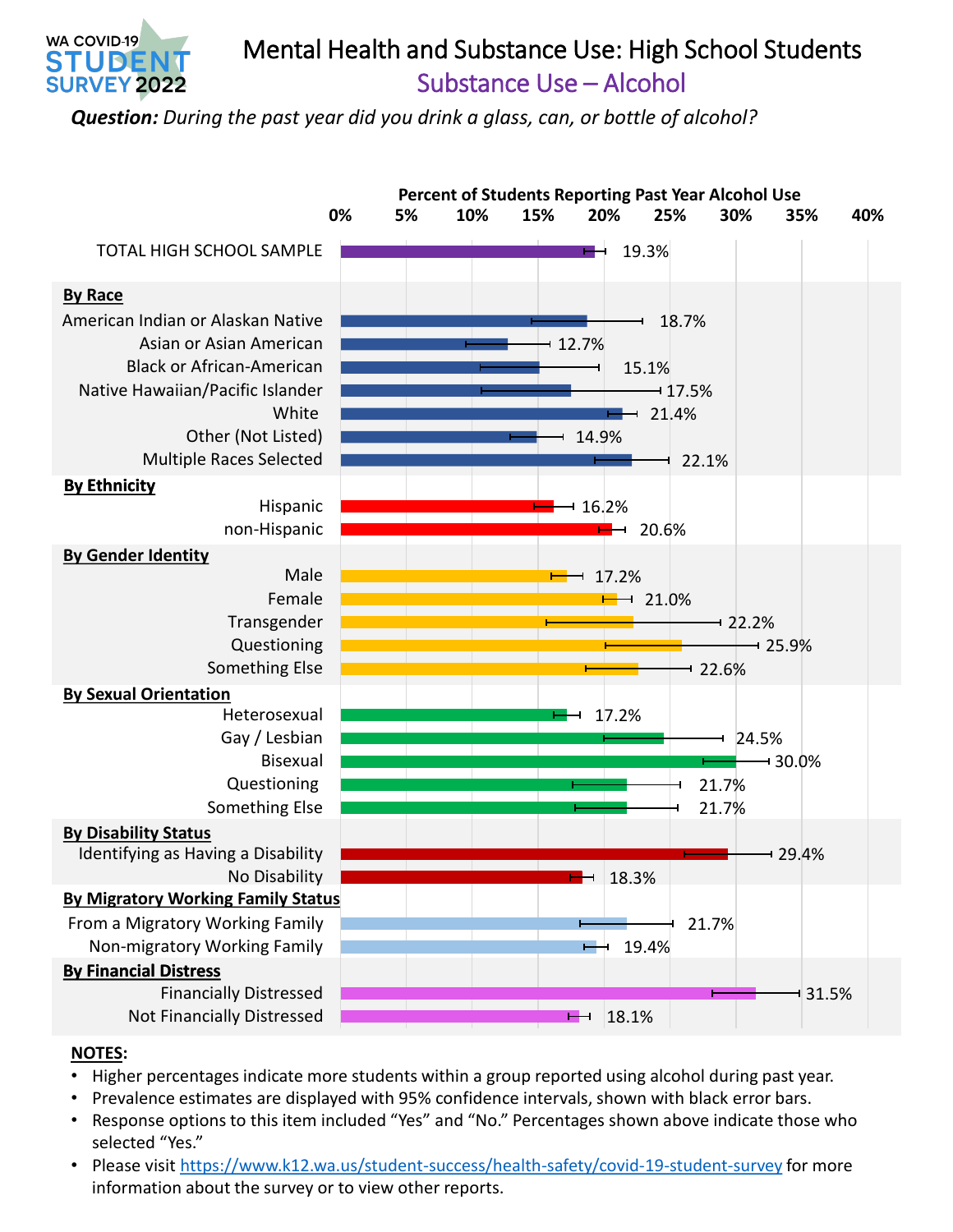

## Mental Health and Substance Use: High School Students

Substance Use – Marijuana

*Question: During the past year did you use marijuana or hashish?*



- Higher percentages indicate more students within a group reported using marijuana during past year.
- Prevalence estimates are displayed with 95% confidence intervals, shown with black error bars.
- Response options to this item included "Yes" and "No." Percentages shown above indicate those who selected "Yes."
- Please visit <https://www.k12.wa.us/student-success/health-safety/covid-19-student-survey> for more information about the survey or to view other reports.